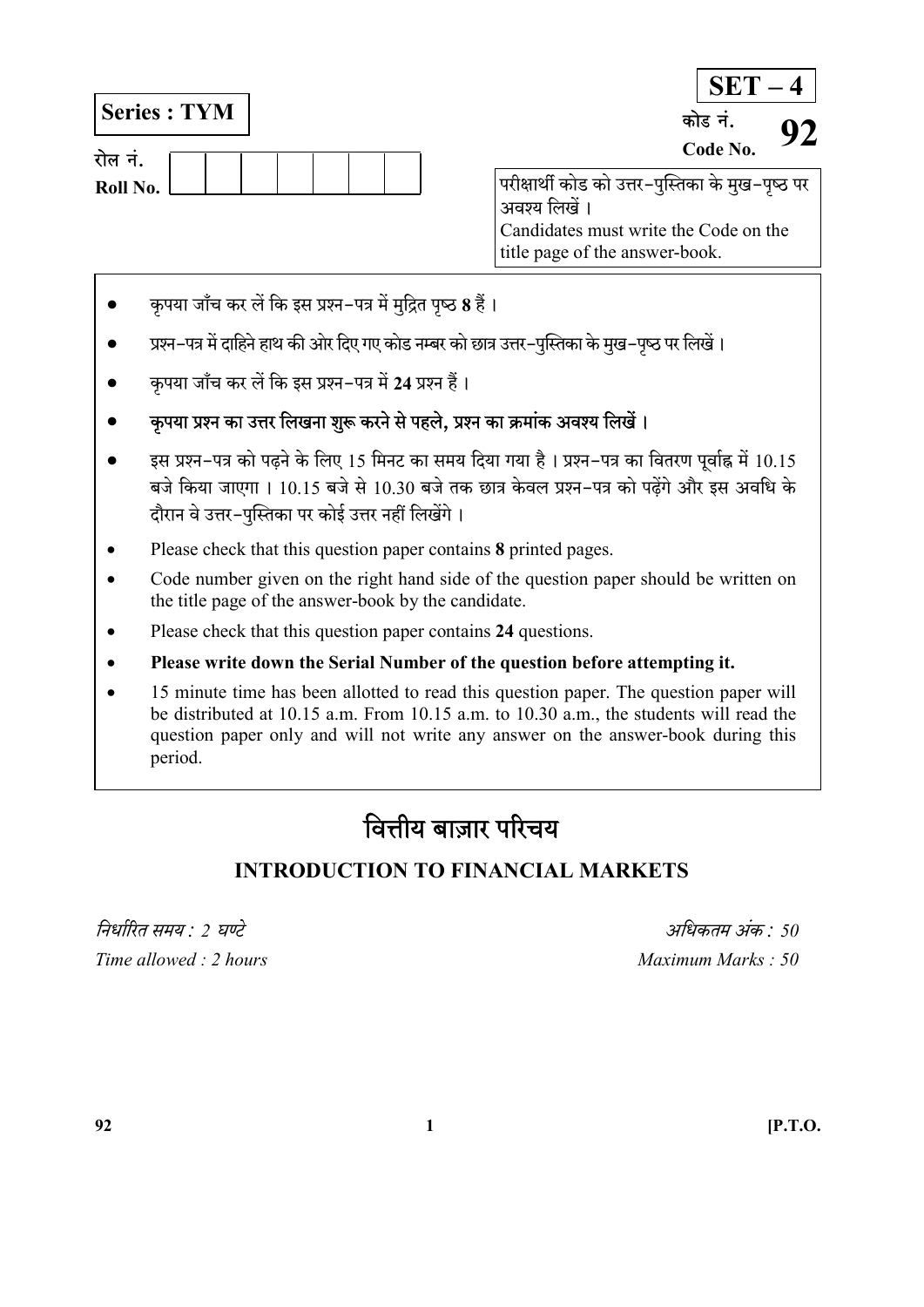## सामान्य निर्देश :

- (i) सभी प्रश्न अनिवार्य हैं ।
- (ii) प्रश्न-पत्र के चार खण्ड हैं, क, ख, ग और घ ।
- (iii) खण्ड क में 8 प्रश्न **एक-एक** अंक के, खण्ड ख में 10 प्रश्न **दो-दो** अंक के, खण्ड ग में 4 प्रश्न **तीन-**तीन अंक के तथा खण्ड घ में केवल 2 प्रश्न 5 अंक के हैं ।

## General Instructions :

- (i) All questions are compulsory.
- (ii) The question paper consists of four Sections,  $A$ ,  $B$ ,  $C$  and  $D$ .
- (iii) Section A has 8 questions of 1 mark each, Section **B** has 10 questions of 2 marks each, Section C has 4 questions of 3 marks each and Section **D** has 2 questions of 5 marks each.

#### खण्ड – क

#### SECTION – A

- 1. ब्याज भुगतान का क्या अर्थ है ?
	- (क) ऋण प्रदान किये जाने वाले धन के उपयोग द्वारा भुगतान ।
	- (ख) ऋण लिए जाने वाले धन के उपयोग द्वारा भुगतान।
	- $($ ग) धन व्यय करके।
	- $(\overline{u})$  उपरोक्त में से कोई नहीं ।  $(1)$

What is meant by Interest payment ?

- (a) Payment by using the lending money.
- (b) Payment by using the borrowing money.
- (c) Spending the money
- (d) None of the above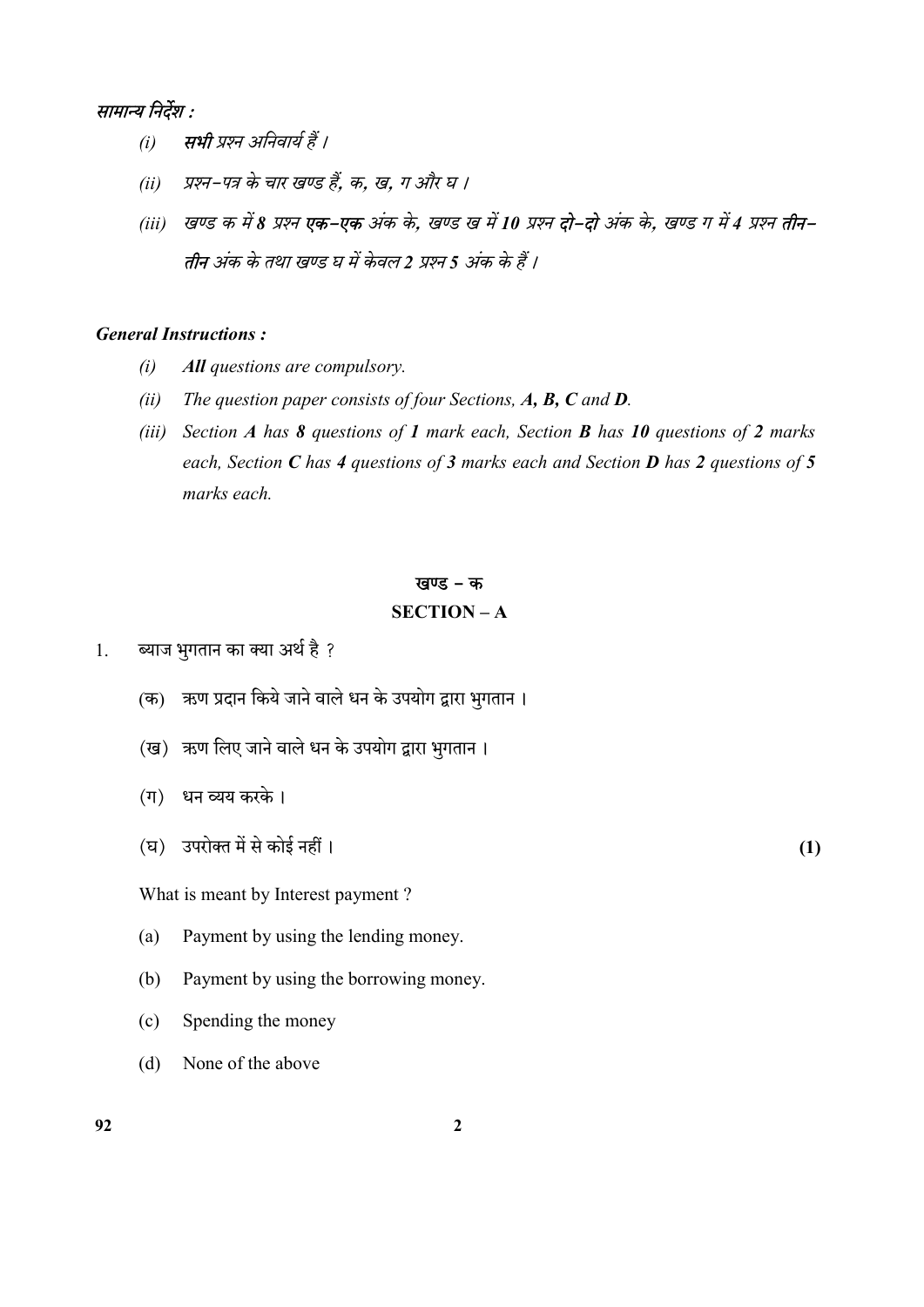$2.$  निम्न में से प्रतिभूति कौन सा नहीं है ?

|    |                                                               | (क) अंश                                                             |     | (ख) सरकारी प्रतिभूति                                                                               |     |  |  |  |  |  |
|----|---------------------------------------------------------------|---------------------------------------------------------------------|-----|----------------------------------------------------------------------------------------------------|-----|--|--|--|--|--|
|    |                                                               | (ग) व्युत्पन्न उत्पाद                                               |     | (घ) स्थायी जमा रसीद                                                                                | (1) |  |  |  |  |  |
|    | Which of the following is not a security?                     |                                                                     |     |                                                                                                    |     |  |  |  |  |  |
|    | (a)                                                           | Shares                                                              | (b) | <b>Government Securities</b>                                                                       |     |  |  |  |  |  |
|    | (c)                                                           | Derivative products                                                 | (d) | Fixed deposit receipts                                                                             |     |  |  |  |  |  |
|    |                                                               |                                                                     |     |                                                                                                    |     |  |  |  |  |  |
| 3. |                                                               | प्राथमिक बाजार में प्रतिभूतियों का निर्गमन किस दर पर किया जाता है ? |     |                                                                                                    |     |  |  |  |  |  |
|    |                                                               | (क) सममूल्य                                                         |     | (ख) बट्टे पर                                                                                       |     |  |  |  |  |  |
|    | $(\Pi)$                                                       | प्रीमियम                                                            |     | (घ) उपरोक्त सभी                                                                                    | (1) |  |  |  |  |  |
|    | At what rate the securities are issued in the primary market? |                                                                     |     |                                                                                                    |     |  |  |  |  |  |
|    | (a)                                                           | Face value                                                          | (b) | At discount                                                                                        |     |  |  |  |  |  |
|    | (c)                                                           | At premium                                                          | (d) | All of the above                                                                                   |     |  |  |  |  |  |
|    |                                                               |                                                                     |     |                                                                                                    |     |  |  |  |  |  |
| 4. |                                                               |                                                                     |     | राष्ट्रीय स्टॉक एक्सचेंज विश्व में प्रथम बाजार है जो व्यापार के लिए संप्रेषण उपग्रह तकनीक का उपयोग |     |  |  |  |  |  |
|    |                                                               | करती है। इस व्यापार प्रणाली को कहते हैं                             |     |                                                                                                    |     |  |  |  |  |  |
|    |                                                               | (क) एन एस सी सी एल                                                  |     | (ख) एन डी एस एल                                                                                    |     |  |  |  |  |  |
|    |                                                               | (ग) एन ई ए टी (नीट)                                                 |     | (घ) बो ओ एल टी (बोल्ट)                                                                             | (1) |  |  |  |  |  |
|    |                                                               |                                                                     |     |                                                                                                    |     |  |  |  |  |  |

NSE is the first exchange in the world to use satellite communication technology for trading. Its trading system called \_\_\_\_\_\_\_

- (a) NSCCL (b) NDSL
- (c) NEAT (d) BOLT

92  $\frac{3}{ }$  [P.T.O.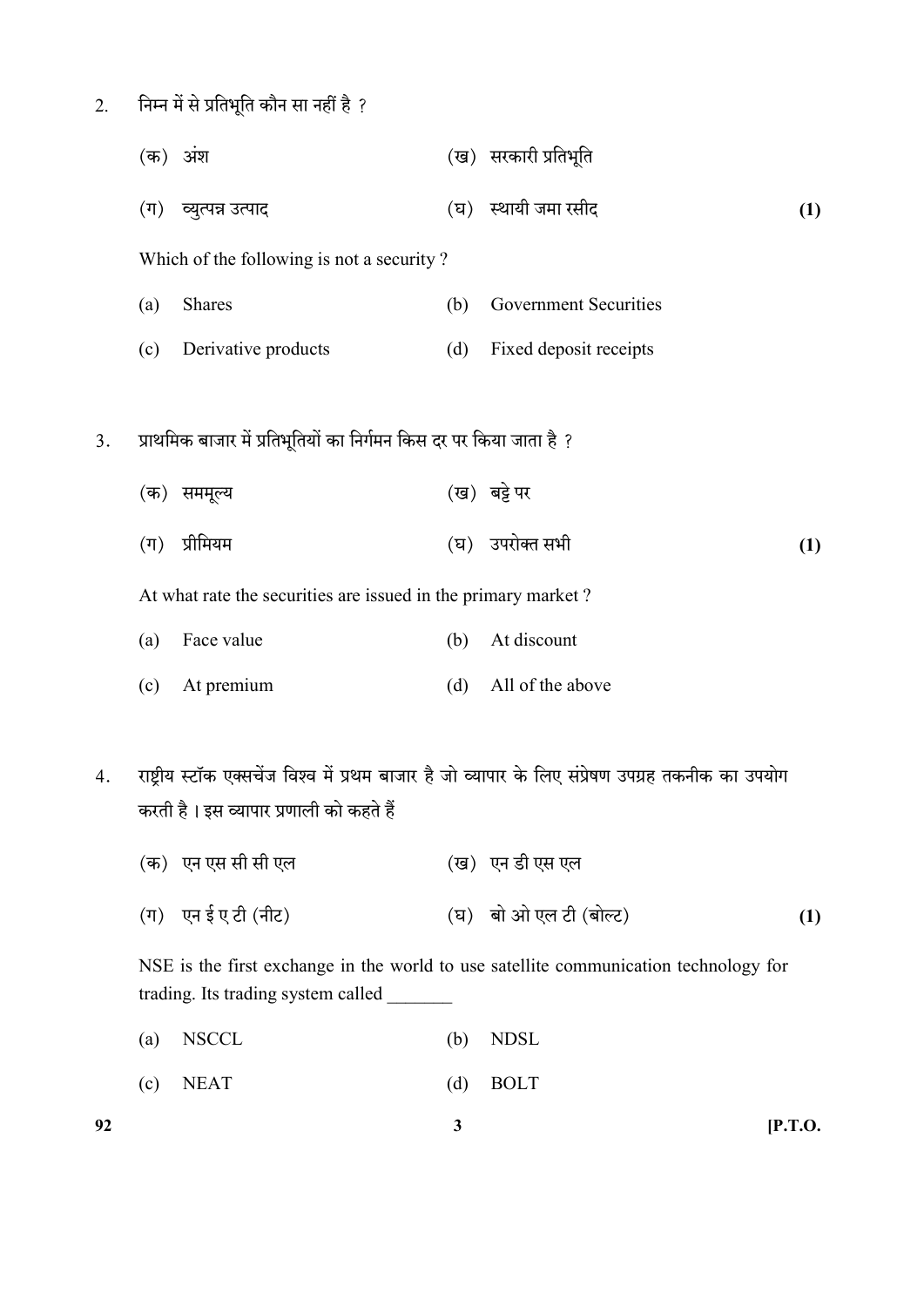|  |  |  | किस ऑप्शन में क्रेता का एक अधिकार होता है, परन्तु कोई कर्तव्य नहीं ? |  |  |  |
|--|--|--|----------------------------------------------------------------------|--|--|--|
|  |  |  |                                                                      |  |  |  |

 $(\overline{a})$  काल  $(\overline{a})$  पुट  $(\pi)$  दोनों (a) (a) कोई नहीं (a) (b) (b)

In which option buyer having a right but no obligation ?

- (a) Call (b) Put
- (c) Both (d) None

## $6.$  निम्न में से डिपोजिटरी कौन नहीं है ?

 $(\overline{a})$  एन एस डी एल  $(\overline{a})$  सी डी एस एल  $(\pi)$  एन एस सी सी एल  $(1)$  कोई नहीं  $(1)$ 

Which of the following is not a depositary ?

- (a) NSDL (b) CDSL
- (c) NSCCL (d) None
- 7. निफ्टी \_\_\_\_\_\_\_\_\_ के मध्य एक संयुक्त उपक्रम है।
	- (क) एन एस ई तथा सी आर आई एस आई एल
	- (ख) एन एस ई तथा आई आई एस एल
	- $($ ग) एन एस ई तथा एन एस सी सी एल
	- $(1)$  उपरोक्त कोई नहीं (1)
	- Nifty is a joint venture between
	- (a) NSE and CRISIL
	- (b) NSE and IISL
	- (c) NSE and NSCCL
	- (d) None of the above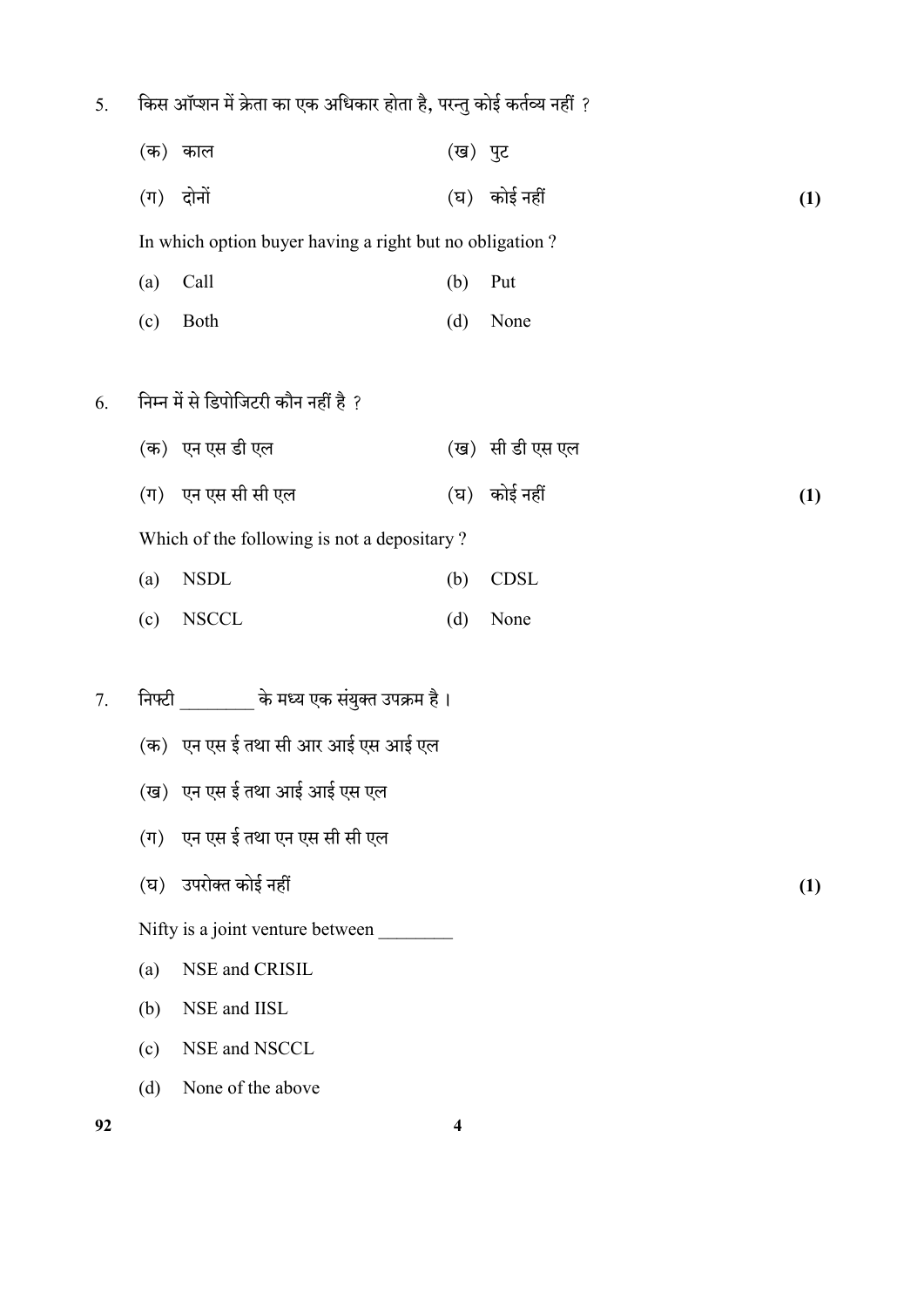- 8. विक्रय लेनदेन के लिए कौन सा सत्य नहीं है ?
	- (क) निकासी निगम को निधि का भुगतान
	- (ख) निकासी निगम को प्रतिभूतियों का भुगतान
	- $(1)$  निकासी निगम द्वारा निधि का भुगतान
	- $(1)$  उपरोक्त कोई नहीं (1)

Which of the following is not true for sale transactions ?

- (a) Pay in of fund to clearing corporation
- (b) Pay in of securities to clearing corporation
- (c) Pay out of fund from clearing corporation
- (d) None of the above

#### खण्ड - ख

#### SECTION – B

| 9.  | ब्याज दर को निर्देशित करने वाले वृहत्त आर्थिक कारक लिखिए।  | (2) |
|-----|------------------------------------------------------------|-----|
|     | Write macroeconomic factors which govern interest rates.   |     |
|     |                                                            |     |
| 10. | प्रतिभूति बाज़ार को नियामक की आवश्यकता क्यों होती है ?     | (2) |
|     | Why securities market need regulators?                     |     |
| 11. | कम्पनियाँ जनता को अंशों का निर्गमन क्यों और कैसे करती है ? | (2) |
|     | Why and how companies issue shares to the public?          |     |
|     |                                                            |     |

92  $5$  [P.T.O.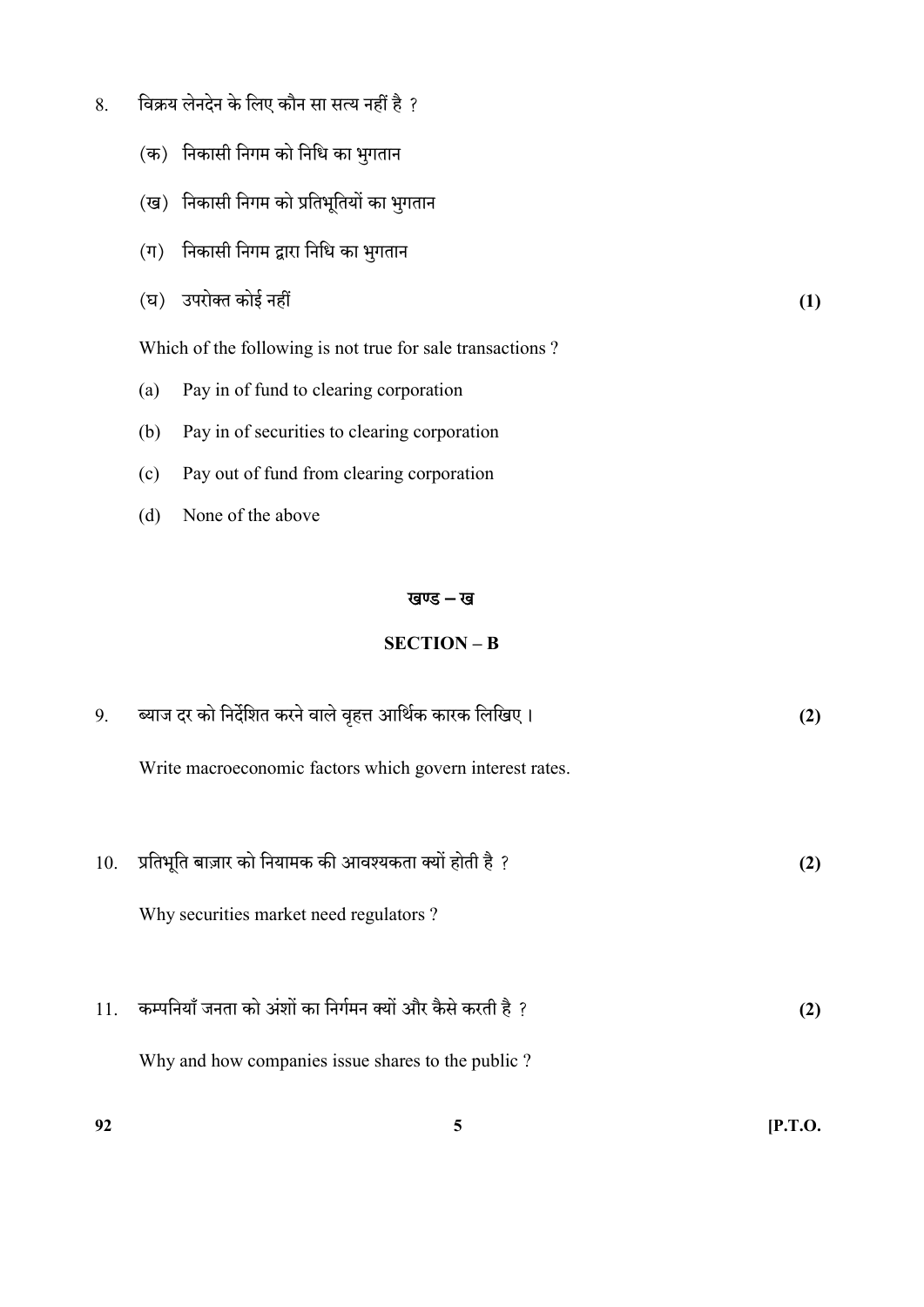| 12. | बाज़ार पूँजीकरण का अर्थ क्या है ? इसकी गणना कैसे की जाती है ?                     | (2) |
|-----|-----------------------------------------------------------------------------------|-----|
|     | What is meant by market capitalizations ? How it is calculated ?                  |     |
| 13. | पटल (स्क्रीन) आधारित व्यापार प्रणाली क्या है ? इसके लाभ लिखिए।                    | (2) |
|     | What is Screen Based Trading System ? Write its advantages.                       |     |
| 14. | वस्तु (सामग्री) व्युत्पन्नों तथा वित्तीय व्युत्पन्नों में क्या अन्तर है ?         | (2) |
|     | What is the difference between Commodity derivatives and Financial derivatives?   |     |
| 15. | एक डिपोजिटरी एक बैंक के समान कैसे है ?                                            | (2) |
|     | How is a depository similar to a bank?                                            |     |
| 16. | म्युच्युअल फण्ड निवेश में कौन से बाजार तथा गैर-बाजार जोखिम सम्मिलित होते हैं ?    | (2) |
|     | What are the market and non-market risks involved in mutual fund investment?      |     |
| 17. | वार्षिक प्रतिवेदन की किस विशेषता को व्यक्ति को ध्यानपूर्वक पढ़ना चाहिए ?          | (2) |
|     | Which features of an Annual Report should one read carefully?                     |     |
|     |                                                                                   |     |
| 18. | समता अंशधारकों तथा पूर्वाधिकार अंशधारकों में क्या अन्तर है ?                      | (2) |
|     | What is the difference between Equity shareholders and Preferential shareholders? |     |

 $92$  6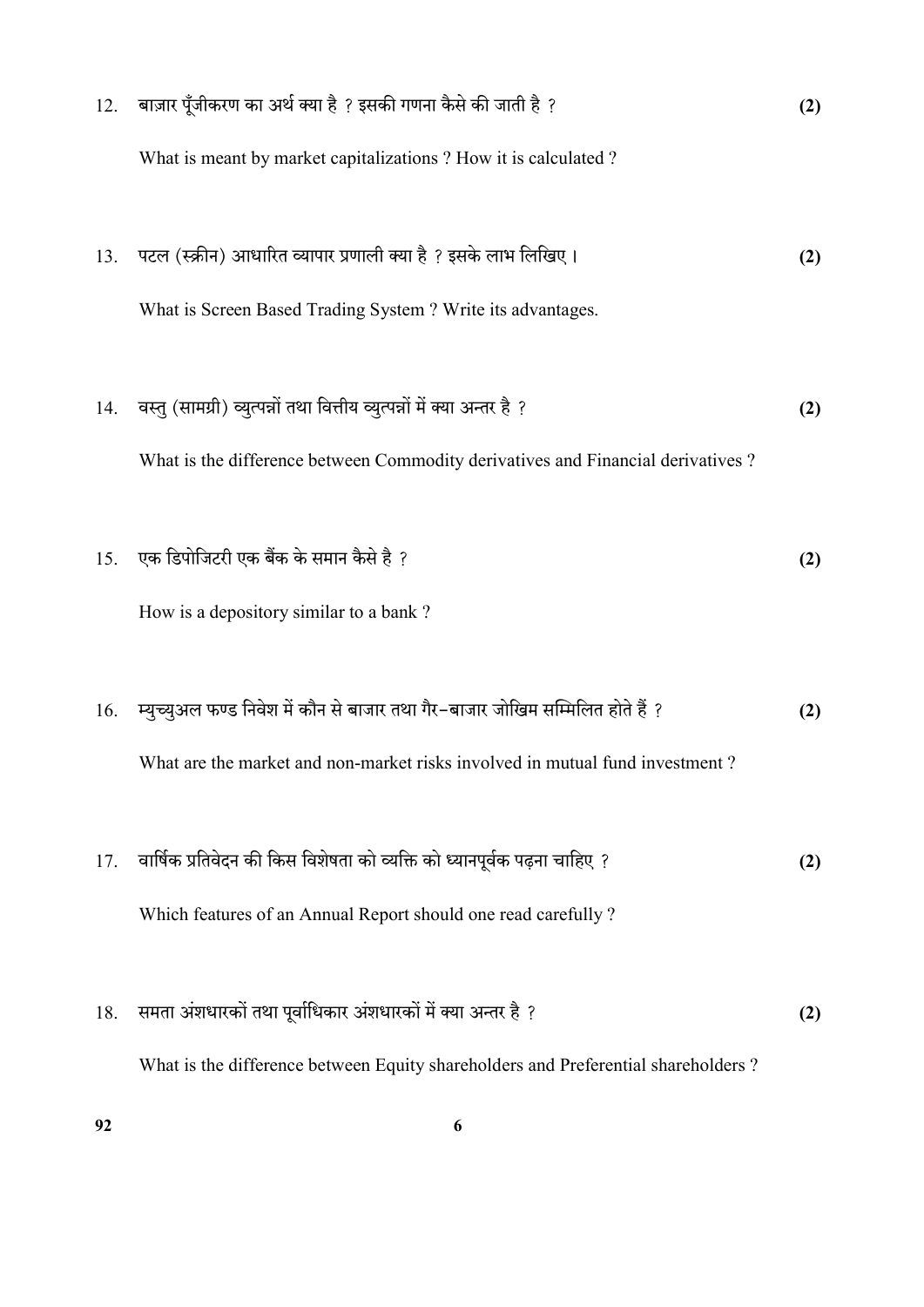## खण्ड – ग

## SECTION – C

| 19. | प्राथमिक बाजार में विभिन्न प्रकार के कौन से निर्गम उपलब्ध होते हैं ?    |     |  |  |  |  |  |
|-----|-------------------------------------------------------------------------|-----|--|--|--|--|--|
|     | What are the different kinds of issues available in the primary market? |     |  |  |  |  |  |
| 20. | निम्नलिखित म्युच्युअल फण्ड उत्पादों का संक्षिप्त विवरण दीजिए:           |     |  |  |  |  |  |
|     | (क)) कर बचत फण्ड                                                        |     |  |  |  |  |  |
|     | (ख)) तरल फण्ड                                                           |     |  |  |  |  |  |
|     | समतोलन फण्ड<br>$(\Pi)$                                                  | (3) |  |  |  |  |  |
|     | Give brief of the following mutual fund products :                      |     |  |  |  |  |  |
|     | Tax saving funds<br>(a)                                                 |     |  |  |  |  |  |
|     | Liquid funds<br>(b)                                                     |     |  |  |  |  |  |
|     | <b>Balanced</b> funds<br>(c)                                            |     |  |  |  |  |  |
| 21. | किसी कम्पनी का व्यवस्थित रूप से विश्लेषण कैसे किया जा सकता है ?         | (3) |  |  |  |  |  |
|     | How to analyse a company systematically?                                |     |  |  |  |  |  |
| 22. | निम्न तरलता अनुपातों के सूत्र तथा उपयोग लिखिए :                         |     |  |  |  |  |  |
|     | (क) चालू अनुपात                                                         |     |  |  |  |  |  |
|     | (ख)) साख-निर्धारण अनुपात                                                |     |  |  |  |  |  |
|     | मालसूची (स्टॉक) आवर्त अनुपात<br>$(\Pi)$                                 | (3) |  |  |  |  |  |
|     | Write formulas and uses of the following Liquidity Ratio:               |     |  |  |  |  |  |
|     | <b>Current Ratio</b><br>(a)                                             |     |  |  |  |  |  |
|     | Acid Test Ratio<br>(b)                                                  |     |  |  |  |  |  |
|     | <b>Inventory Turnover Ratio</b><br>(c)                                  |     |  |  |  |  |  |
|     |                                                                         |     |  |  |  |  |  |